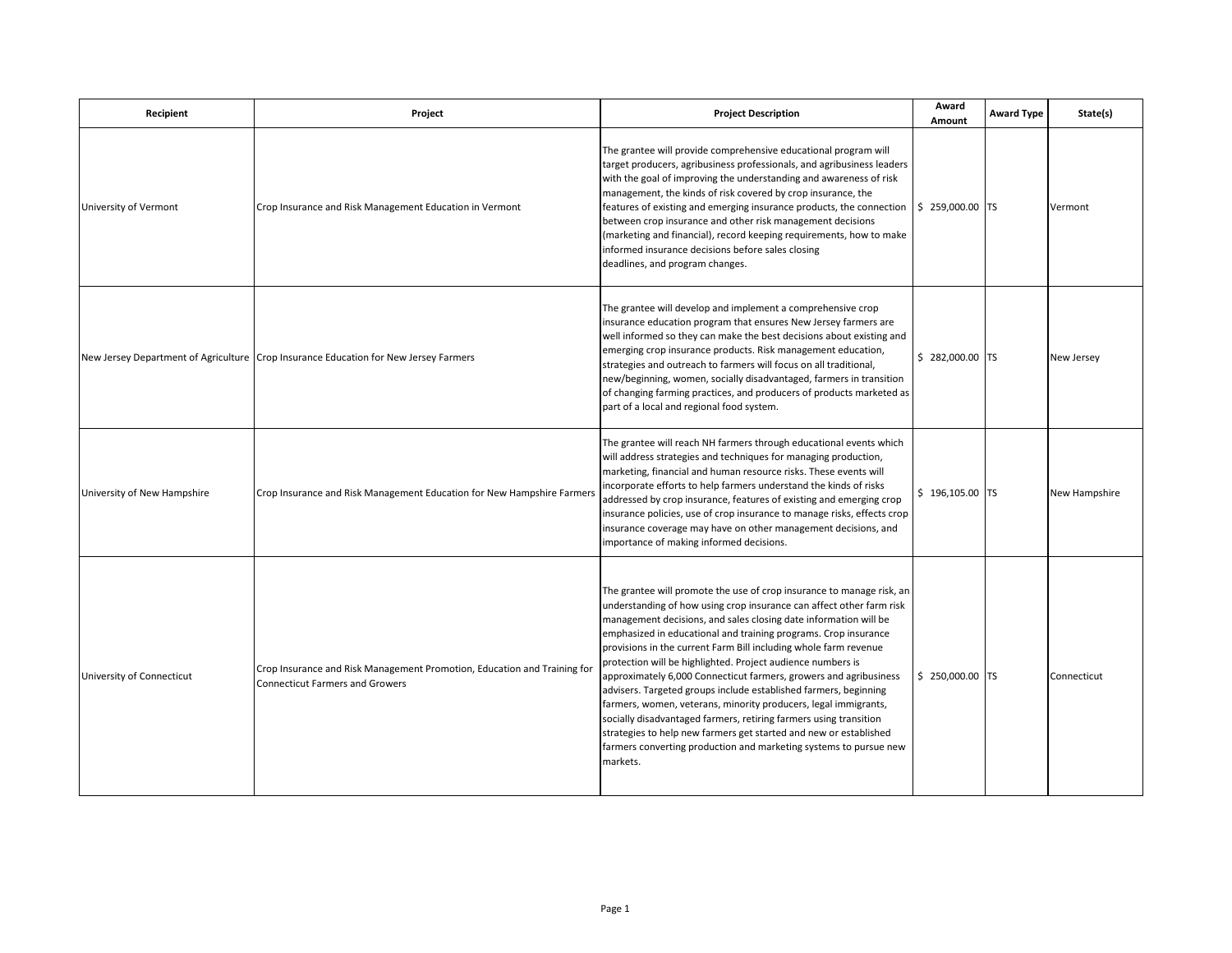| Recipient                                          | Project                                                                                                                    | <b>Project Description</b>                                                                                                                                                                                                                                                                                                                                                                                                                                                                                                                                                                  | Award<br>Amount  | <b>Award Type</b> | State(s)      |
|----------------------------------------------------|----------------------------------------------------------------------------------------------------------------------------|---------------------------------------------------------------------------------------------------------------------------------------------------------------------------------------------------------------------------------------------------------------------------------------------------------------------------------------------------------------------------------------------------------------------------------------------------------------------------------------------------------------------------------------------------------------------------------------------|------------------|-------------------|---------------|
| AgRAEIS                                            | Crop Insurance and Risk Management Education for Delaware Beginning,<br>Specialty Crop, Traditional, and Veteran Producers | The grantee will work with RMA and four partner organizations to<br>improve Delaware producers' awareness, understanding, and<br>utilization of Federal crop insurance programs. The training and<br>information outreach will improve producers' awareness of available<br>risk management strategies and tools, including Federal crop<br>insurance programs such as RMA's WFRP Program.                                                                                                                                                                                                  | \$ 287,000.00 TS |                   | Delaware      |
| University of Massachusetts (UMass)<br>Extension   | Comprehensive Crop Insurance/Risk Management Education Program                                                             | The grantee will develop and deliver a comprehensive crop insurance<br>and risk management education program to all Massachusetts<br>agricultural producers. Additionally, the program will target beginning,<br>legal immigrant, organic and socially disadvantaged producers; groups<br>historically identified as having limited or no knowledge of Federal<br>Crop Insurance programs.                                                                                                                                                                                                  | \$ 238,982.00 TS |                   | Massachusetts |
| <b>WVURC - Extension Service</b>                   | Risk Management Education for West Virginia Farmers                                                                        | The grantee will present 32,000 hours of "face to face teaching" to<br>more than 8,400 farmers in towns across the state. The risk<br>management classes offered compliment the diversity of traditional<br>forage based and row crop agriculture, but also support the newer<br>movement to grow food as opposed to growing commodities. New<br>audiences include Annie's Project women, Veterans, young and<br>beginning farmers, and those that are transitioning to the farm.                                                                                                           | $$242,000.00$ TS |                   | West Virginia |
| Pennsylvania Department of<br>Agriculture          | Crop Insurance Education Program for                                                                                       | The grantee will help producers better understand and utilize the<br>many risk management options available. The planned live<br>presentations will provide over 15,863 hours of face-to-face<br>education for over 15,000<br>producers. Printed and on-line materials will be delivered to over 7<br>million individual contacts with producers and agricultural<br>professionals.                                                                                                                                                                                                         | \$700,000.00 TS  |                   | Pennsylvania  |
| University of Rhode Island                         | Risk Management and Crop Insurance Education for Rhode Island Growers                                                      | The grantee will host educational events on crop insurance and risk<br>management at various locations throughout the state and provide<br>education through e-mailings, newsletters, websites, and one-on-one<br>meetings. Specifically, growers will learn about the Whole Farm<br>Revenue Protection Policy.                                                                                                                                                                                                                                                                             | \$ 206,000.00 TS |                   | Rhode Island  |
| Maryland Department of Agriculture                 | Maryland Crop Insurance Education and Promotion Project                                                                    | The grantee will assist farmers in making educated risk management<br>decisions for their farms; promote the Whole Farm Revenue Policy;<br>and the new Supplemental Coverage options to Maryland producers.<br>Tools used in this project will include: agricultural newspaper articles<br>and advertisements focusing on program changes and sales closing<br>dates, quarterly newsletters, annual calendar, face to face<br>presentations to farmers and to innovations to reach new audiences<br>using testimonials and learning sites, social media, webinars, and on-<br>line courses. | \$ 369,407.00 TS |                   | Maryland      |
| New York State Dept. of Agriculture<br>and Markets | Farmer Resilience & Crop Insurance: Education Opportunities in New York                                                    | The grantee will provide crop insurance information to producers in<br>New York State. The grantee will target all producers including<br>organic, beginning, specialty crop, small farms or ranches, those<br>transitioning the farm from one generation to the next, and producers<br>selling in the state's more than 400 farmers markets.                                                                                                                                                                                                                                               | \$586,000.00 TS  |                   | New York      |